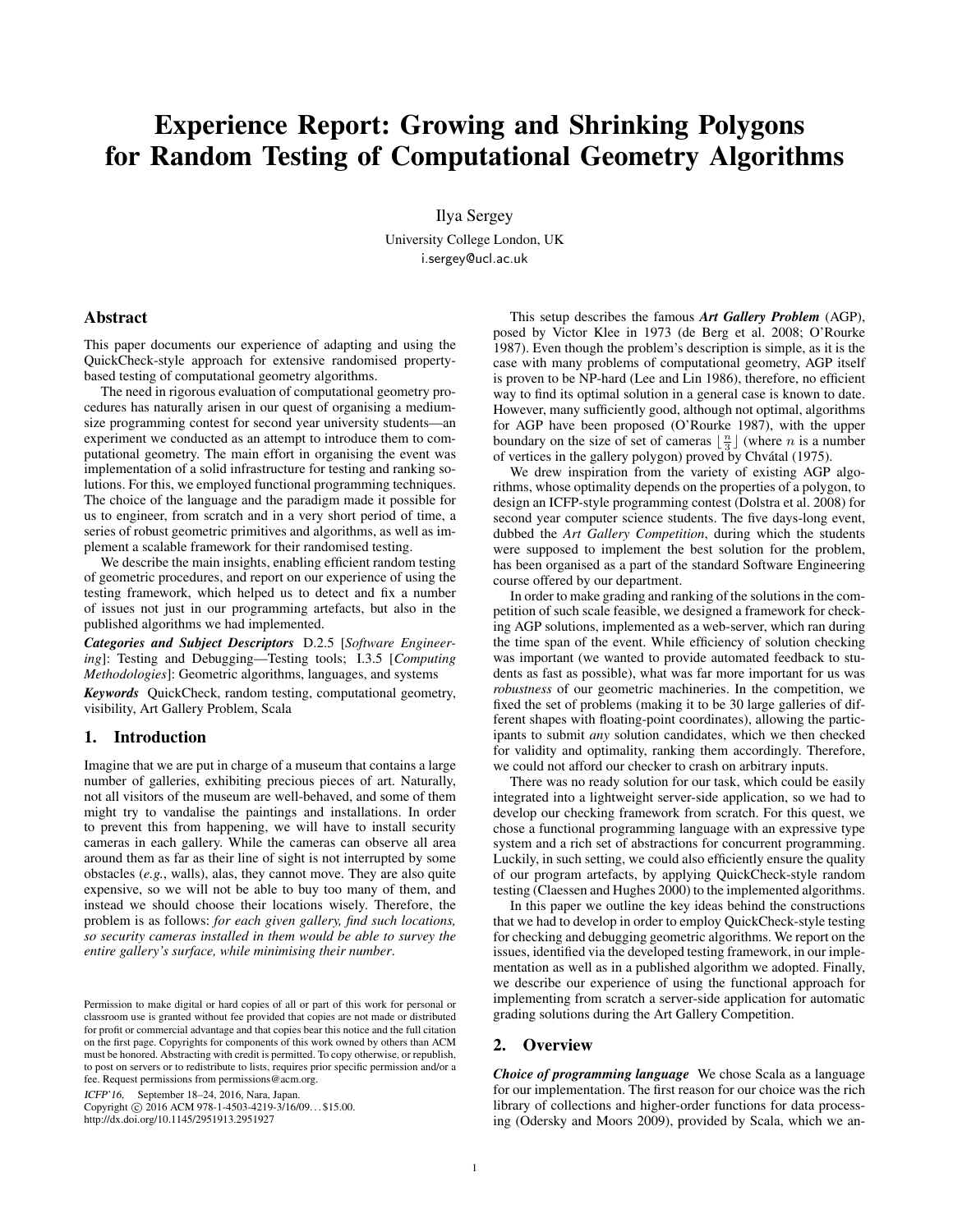```
def triangulate(pol: Polygon): Set[Triangle] = {
 val vs = pol.getVertices
  val_n = vs.sizeif (n \leq 2) return Set.empty
  if (n == 3) return Set(mkTriangle(vs))
  val (i, j) = diagonalIndices(pol)
  val p1 = Polygon(vs(j) :: vs.slice(i, j))
  val p2 = Polygon(vs(i) :: vs.slice(j, n) ++ vs.slice(0, i))triangulate(p1) ++ triangulate(p2)
}
def diagonalIndices(pol: Polygon): (Int, Int) = {
 val vs = pol.getVertices
  val es = pol.getEdges
  val candidates = for {
         i ← vs.indices.toStream
         ← i until vs.size
    cand = Segment(vs(i), vs(j)) // candidate diagonal
    c1 = !es.exists(e \Rightarrow e \approx cand || e.flip \approx cand)
    c2 = vs.forall(v \Rightarrow v \approx cand.a || v \approx cand.b ||
                      !cand.contains(v))
    c3 = es.forall(e \Rightarrow !intersect(cand, e))
    if c1 && c2 && c3
  } yield (i, j)
 candidates.head
}
```
<span id="page-1-1"></span>Figure 1. Naïve (and flawed) polygon triangulation.

ticipated to come in handy when processing geometric data (and this proved to be a right expectation). The second reason for choosing Scala was its expressive type system with the support of implicit coercions [\(Oliveira et al.](#page-6-7) [2010\)](#page-6-7). This feature of the language turned out to be essential for seamlessly switching between multiple representations of the same object (*e.g.*, of a point in cartesian or polar coordinates), augmenting existing data types with extension methods (*e.g.*, for checking  $\varepsilon$ -equivalence  $\approx$  instead of equality for floating-point values). In combination with the support for monadic **do**-notation (expressed via Scala's **for**-comprehensions), it allowed us to implement a random testing framework, described in Section [3](#page-1-0) and evaluated in Section [4.](#page-3-0)

Following the outlined reasons, we could also have picked Haskell. The additional motivation to use Scala was its smooth integration with various third-party JVM-based frameworks (most of which are implemented in Java), *e.g.*, for developing servlets or sending e-mails (more on that in Section [5\)](#page-4-0), that were required in order to implement our solution-checking server. Finally, from all functional languages we knew, Scala was offering the best IDE support, facilitating debugging and major code refactorings.

*Basic data types* Our main data types are points, encoded via their cartesian or polar coordinates (with the implicit type-based conversion between the two views), and polygons on the plane. A polygon is represented by a list of vertices such that when "walking" along it the polygon's interior is "on the left". We didn't consider polygons with inner "holes" or self-intersections, and computed the polygon's properties, such as (non-)convexity, set of edges, or relation to a specific point via standard collection combinators.

*Typical bugs in geometric algorithms* It is difficult to get even seemingly simple geometric algorithms right from the first try. Consider, for example, the code in Figure [1](#page-1-1) implementing an unoptimised triangulation algorithm, via the "ear clipping" method [\(Meis](#page-6-8)[ters](#page-6-8) [1975\)](#page-6-8). The function triangulate has  $O(n^3)$  worst-time complexity (where  $n$  is the number of vertices) and implements the divide-and-conquer strategy to find a diagonal of the polygon pol (*i.e.*, a non-edge segment, which fully lies within it) when  $n > 3$ . It does so by calling diagonal Indices, which computes indices i and j of the diagonal's endpoints vertices. The indices are then used to split pol's list of vertices to represent two smaller polygons, p1 and p2, so triangulate proceeds to construct triangulations recursively, until the polygon pol is itself a triangle.

The function diagonalIndices iterates through indices of the polygon's vertices via **for**-comprehension (doing this lazily, thanks to the toStream conversion), looking for a suitable diagonal candidate cand. A candidate is considered suitable if the following three conditions hold: it is not an edge  $(c_1)$ , it only contains the two vertices of the polygon, which are its endpoints (c2), and it doesn't intersect internally any of the polygon's edges  $(c3)$ . Unfortunately, these checks are not sufficient, which is demonstrated

by the "triangulation" of the polygon on the right (it also has some additional spurious "diagonals"). What we forgot to check is that the candidate diagonal is also not *outside* of the polygon, which could be done by adding the simple condition c4 = pol.contains(cand.middle).



## <span id="page-1-0"></span>3. Randomised Testing with Polygons

The bug in the flawed polygon triangulation was one of the first problems we caught in our geometric development. It has been detected via a unit test on a polygon similar to the one in the example above. It has soon become apparent that encoding polygons manually is not a good idea, as most of the "interesting" bugs can be discovered only on fairly large polygons (in terms of a number of vertices) with specific configurations of edges and angles.

To automate the process of detecting geometric bugs, we decided to use random property-based testing—an approach that has been implemented in the QuickCheck tool for Haskell [\(Claessen](#page-6-5) [and Hughes](#page-6-5) [2000\)](#page-6-5), employed subsequently with great success in various areas [\(Holdermans](#page-6-9) [2013;](#page-6-9) [Hritcu et al.](#page-6-10) [2013;](#page-6-10) [Hughes](#page-6-11) [2007;](#page-6-11) [Midtgaard and Møller](#page-6-12) [2015;](#page-6-12) [St-Amour and Toronto](#page-6-13) [2013\)](#page-6-13), and adopted in many other languages, including Scala [\(Nilsson](#page-6-14) [2014\)](#page-6-14), where it has become a part of major testing frameworks, such as ScalaTest.<sup>[1](#page-1-2)</sup> But in order to employ QuickCheck-style random testing for debugging of polygon-manipulating procedures, we first need to supply two machineries: for *generating* and *shrinking* polygons. The former procedure is required for creating arbitrarily large inputs of various shapes, while the latter helps reducing inputs for failing tests. In this section we describe our approach for engineering scalable and customisable strategies for doing so.

## 3.1 Growing Random Polygons

If we are asked to generate an arbitrary polygon, the simplest solution will be to give a list of coordinates, describing a rectangle, for instance,  $[(0, 0), (5, 0), (5, 2), (0, 2)].$ If we need something a bit more complicated, we can choose to "attach" another rectangle, let's say, with initial coordinates  $[(0, 0), (3, 0), (3, 3), (0, 3)]$ , to the segment  $[(4, 2), (1, 2)]$  of the edge  $[(5, 2), (0, 2)]$  of our "base" rectangle. This way, we will obtain a polygon with with the following encoding:  $[(0, 0), (5, 0), (5, 2)$ ,  $(4, 2), (4, 5), (1, 5), (1, 2), (0, 2)$ .

We can then continue this process of *(i) picking* a suitable "primitive" polygon to attach, *(ii) locating* an edge of a base polygon and a segment on it (which might be the entire edge itself), where the attachment should be deployed, *(iii) attaching* the primitive by shifting, scaling and rotating it appropriately and *(iv)* checking that the newly deployed attachment didn't introduce self-intersection in the polygon. If the step *(iv)* fails, we repeat the steps *(i)-(iii)*.

This intuition summarises our method for growing polygons, which we call *Pick-Locate-Attach* (PLA). Even though we have presented it using rectangles, it can be instantiated with *base* and *primitive* polygons of any arbitrary shape. The only requirement

<span id="page-1-2"></span><sup>1</sup> <http://www.scalatest.org>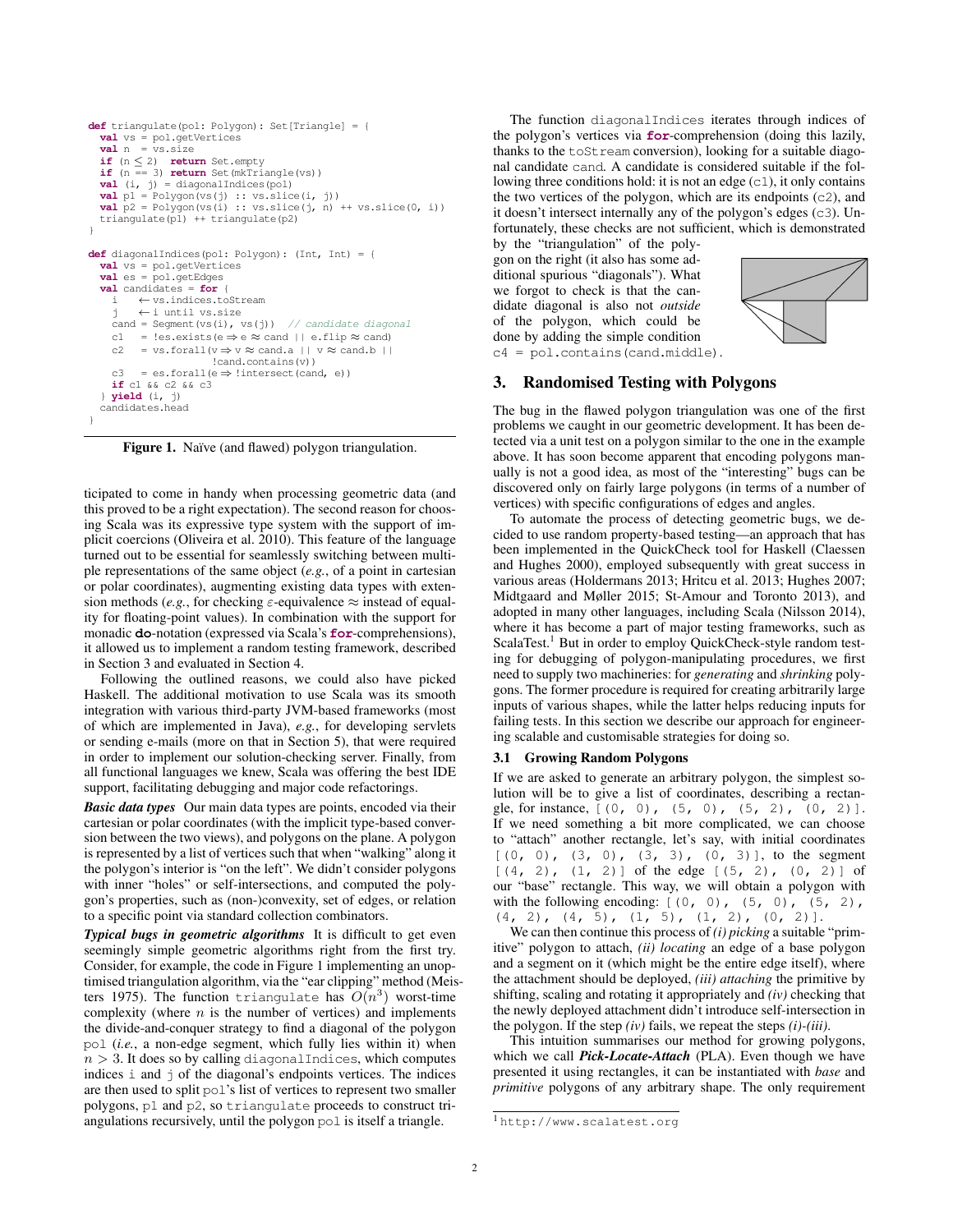|                                                                                                                                                                                                                                                                                                                                                                             | trait RandomPolygonGenerator {<br><b>val</b> baseFreqs : List[Int]<br>val primFreqs : List[Int]<br>val generations : Int<br><b>val</b> scale : Int | <b>val</b> bases : List [Polygon]<br><b>val</b> primitives : List [(Int) $\Rightarrow$ Polygon]<br><b>val</b> locate : Double $\Rightarrow$ Option [(Double, Double)]                 |  |  |
|-----------------------------------------------------------------------------------------------------------------------------------------------------------------------------------------------------------------------------------------------------------------------------------------------------------------------------------------------------------------------------|----------------------------------------------------------------------------------------------------------------------------------------------------|---------------------------------------------------------------------------------------------------------------------------------------------------------------------------------------|--|--|
| // Random polygon generator<br><b>implicit val</b> arbitraryPolygon: Arbitrary[CompositePolygon] =<br>Arbitrary (for {<br>base $\leftarrow$ zipWithFreqs (bases, baseFreqs)<br>iNum $\leftarrow$ Gen.choose (0, generations)<br>primG = zipWithFreqs(primitives, primFreqs)<br>$scaleG = Genchoose(1, scale)$<br>yield generatePolygon(base, primG, scaleG, iNum, locate) ) |                                                                                                                                                    |                                                                                                                                                                                       |  |  |
| ł                                                                                                                                                                                                                                                                                                                                                                           |                                                                                                                                                    | // Relative frequency-based choice generator<br><b>def</b> zipWithFreqs[T](ps: List[T], freqs: List[Int]): Gen[T] =<br>Gen.frequency(freqs.zip(ps.map(Gen.const(_))): $\rightarrow$ ) |  |  |

<span id="page-2-0"></span>Figure 2. Scala trait for random polygon generators.

for a polygon to be primitive is that it should have at least one *convex* edge, *i.e.*, an edge, which has the rest of the polygon in one half-plane with respect to it (for instance, some star-shaped polygons might not have convex edges). Our implementation ensures that it is always the case before making an attempt to attach. It also "normalises" a primitive polygon with respect to its arbitrary convex edge  $e$ , shifting and scaling it, so  $e$  would be a segment  $[0, 1]$ on the X axis, and the whole primitive polygon is in the half-plane above it. This edge will then be used as a surface of attachment of the scaled/rotated primitive to the base edge's segment.

The PLA procedure, as described, might not terminate, or take a lot of time, due to possible failures of the check in step *(iv)*, therefore we have instrumented it with a "fuel" parameter, limiting the number of PLA "generations" and ensuring fast termination.

Figure [2](#page-2-0) shows the base interface with partial implementation (defined as a Scala **trait**) for random polygon generators. Its first four abstract fields are used to provide, when instantiated, a set of base and primitive polygons, along with the relative frequencies, defining how often they should be picked. The parameter locate is a function, determining the strategy to choose endpoints of the attachment segment. Finally, the last two parameters, generations and scale, define the maximal number of times the PLA procedure should be iterated and the coefficient, used to "stretch" the primitive once attached (hence each of primitives takes Int as an input). What follows is the definition of the generator procedure arbitraryPolygon, defined using Scala's monadic **for**notation, which draws random values for a base polygon and a number of generations, as well as creates a randomised generators primG and scaleG for primitives and scales, passing them to the generatePolygon function, implementing the PLA logic. The CompositePolygon type will be explained in Section [3.2.](#page-2-1)

While this interface could have been generalised even further to provide more flexibility in polygon generation, what is presented is already higher-order enough for the needs of our project. For instance, Figure [3\(](#page-2-2)a) demonstrates a rectilinear polygon obtained via the PLA method with 7 generations, with rectangles as the base and primitives. The primitives are numbered as they were attached.

## <span id="page-2-1"></span>3.2 Trimming Polygons

Once a geometry-specific property is violated, we would like to "shrink" the polygon, which served as a test case, to investigate the problem. However, "shrinking" here doesn't mean "scaling": it stands for reducing the polygon's size, *i.e.*, its number of vertices.

By simply removing vertices from the polygon's encoding, we risk to create self-intersections. What we should do instead is to



<span id="page-2-2"></span>**Figure 3.** Composite polygon  $H$  (a), and its attachment tree (b) with  $A = 1, B = (2, -, A), \ldots, D = (4, -, C), \ldots, G =$  $(7, -, F), H = (8, -, G)$ . The *attachment tree*-parents might differ from the cons-parent (*e.g.*, in the cases of D and H).

"trim" the polygon, seeking a part of it that keeps the relevant shape, yet reproduces the bug. For this, we exploit the nature of the PLA method, generating a polygon as a *list* of attachements, which we record via the following Scala datatype CompositePolygon with only two constructors: BasePolygon and Attached.

|  | sealed abstract class CompositePolygon { def pol: Polygon }       |
|--|-------------------------------------------------------------------|
|  | case class BasePolygon (pol: Polygon) extends CompositePolygon    |
|  | case class Attached (base: CompositePolygon, e: Segment,          |
|  | prim: Polygon) extends CompositePolygon {                         |
|  | <b>def</b> pol: Polygon = { /* render into actual polygon */ }    |
|  | <b>lazy val</b> parent: CompositePolygon = computeParent (this) } |

The BasePolygon case merely stores the base polygon, while the *cons*-like Attached also records the base's edge e, which served for attachment and the primitive prim in its position *right before the attachment* (*i.e.*, shifted and scaled). We can now "render" the actual polygon by calling the pol method. Furthermore, for any composite polygon instance, we can render the whole series of its "pre-polygons" by compiling the prefixes of the list, obtained by unwinding its recursive structure, therefore getting meaningful "smaller" test cases to reproduce the bug.

This is still not good enough, as this way we will only obtain a small number of "sub-polygons", all rooted in the base one. To make a significant improvement, let us notice that, in fact, the way composite pre-polygons are obtained makes it possible to arrange them not just in a *list* but in a *tree*. By storing an attachment edge e in Attached, we can track its origin back to a composite polygon instance, where it has appeared for the first time. This origin will be the "parent" of the current composite polygon. The intuition is that we can only attach the child's primitive if the parent has been constructed, providing the attachment edge. We can safely ignore "unrelated" parents in different subtrees. We call such a structure an *attachment tree*, and example is given in Figure [3\(](#page-2-2)b). By taking *any* partial traversal (*e.g.*, DFS or BFS) of a composite polygon's *reversed* attachment tree and rendering it as a series of primitive attachments, one gets a valid *sub-polygon* of the original one.

As the last improvement to our shrinking strategy, we can notice that one can traverse a reversed attachment tree starting from *any* internal node, as long as the edge, establishing the link between the chosen initial parent node and its child, belongs to the parent's primitive attachment prim and is not a result of *splitting* a previously existing edge. In this case, we can render a sub-polygon starting from the internal node's prim, instead of the base polygon.

To summarise, our final shrinking strategy works on the reversed attachment tree of a randomly generated composite polygon, lazily rendering all its traversals (including those from internal nodes) into "candidate" polygons for reproducing the failed test.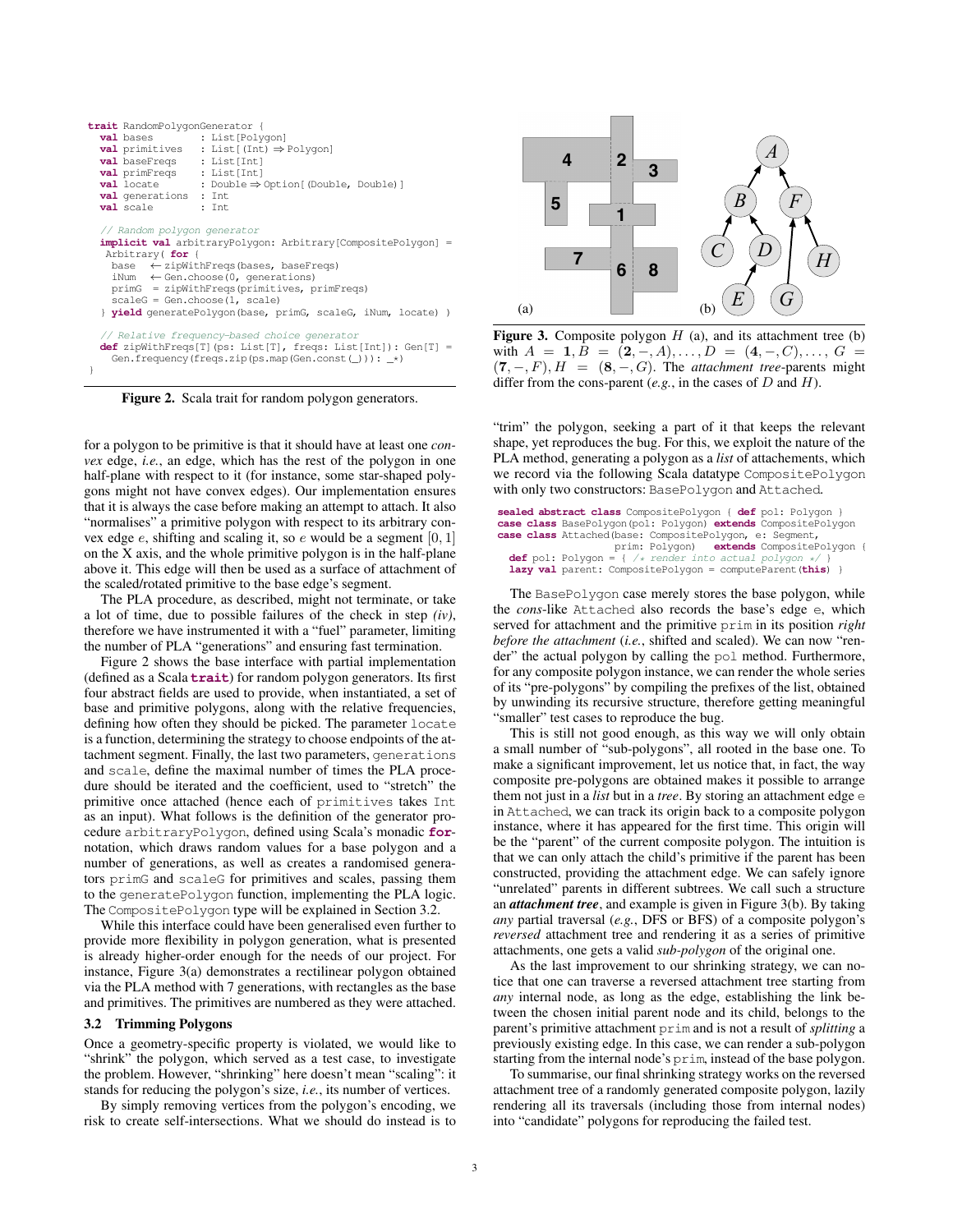|    | 1: <b>procedure</b> VISPARTITION(pol, VPS)                |
|----|-----------------------------------------------------------|
| 2: | $TS := \text{triangular}(pol)$                            |
| 3: | <b>for</b> each visibility polygon $vp \in VPS$ <b>do</b> |
| 4: | for each edge $e$ of $vp$ do                              |
| 5: | $TI$ := triangles from TS, properly intersected by $e$    |
| 6: | $TP := \Delta$ -partitioning of all triangles in TI via e |
| 7: | $TS := TS \setminus TI \cup TP$                           |
| 8: | return TS                                                 |

<span id="page-3-1"></span>Figure 4. Triangular partitioning via visibility polygons *VPS*.

## 3.3 Testing Using Custom Polygon Generators

To make use of our testing framework, one should instantiate the interface from Figure [2](#page-2-0) with appropriate fields. In our case, we have several instances for generating rectilinear, quasi-convex and particularly nasty polygons (see Figure [7\)](#page-5-0). As an instance of the locate strategy, we often use the following one, which sticks to integer positions on edges, whose length is greater or equal than 3:

```
val locate = (length : Double) ⇒
 if (l < 3) None else {
    val start = randomIntBetween(1, length - 2)
    Some((start, randomIntBetween(start + 1, length - 1))) }
```
Once a polygon generator is defined, it can be imported into the testing scope. The conversion from CompositePolygon to Polygon instance is made transparent thanks to Scala's mechanism of customisable *implicit conversions*. The following code snippet illustrates random testing of the triangulation property that centres of all triangles are within the triangulated polygon.

```
test("Centres of triangles are within the original polygon") {
  check((p: CompositePolygon) ⇒ {
    val triangles = Triangulation.triangulate(p)
    triangles.forall(t ⇒ p.contains(t.center))
  })}
```
We have also implemented a number of QuickCheck-style *collectors* to analyse distribution of random polygons in our test cases.

## <span id="page-3-0"></span>4. Case Study: AGP Solution Checker

How useful was our framework for testing with polygons after all? One of the main components of the infrastructure we have developed for the competition is the checker for submitted solutions, implemented as a part of a server, running during the contest week. Specifically, we needed an algorithm to check whether a proposed solution for an Art Gallery Problem instance is indeed a solution, that is, the set of cameras can see the entire gallery. In order to assess the solutions precisely and provide the feedback in a timely fashion, we could not afford to use cheap-and-cheerful approaches, such as random sampling or ray casting, and had to employ a proper visibility checking algorithm. As we soon discovered, there was no ready-to-use algorithm for this problem implemented as a JVMcompatible library, so we had to implement it from scratch. After having done that, we employed random testing to make sure that our implementation is correct and sufficiently robust to serve as checker for the length of the competition.

#### 4.1 Constructing Visibility Polygons for Individual Cameras

<span id="page-3-3"></span>Our checker for the Art Gallery Problem solutions builds on a procedure for constructing a *visibility polygon* (VP) of a point within a simple polygon. For this role, we chose to implement the stack-based plane-sweeping algorithm by [Joe and Simpson](#page-6-15) [\(1985,](#page-6-15) [1987\)](#page-6-16), which runs in  $O(n)$  time. Even though this algorithm is presented in the literature as one of the simplest and most efficient solutions for the problem [\(O'Rourke](#page-6-1) [1987\)](#page-6-1), in our implementation we faced a number of subtleties, stemming from the simplifications in its canonical presentation [\(Joe and Simpson](#page-6-15) [1985\)](#page-6-15), identified via random testing (see Section [4.4\)](#page-4-1).



<span id="page-3-2"></span>Figure 5.  $\Delta$ -partitioning of the triangle *ABC* via the edge *e* (thick line), which intersects it, into (a) three or (b) two new tirangles.

### 4.2 Visibility Checker for a Set of Cameras

Once we have implemented an algorithm for VP construction, the problem of identifying "non-complete" solutions for AGP seemed almost trivial: we would just need to take a union of VPs for all cameras in the solution and check whether it is the same as the gallery polygon itself. Unfortunately, computing the union (and, equivalently, the difference) of two simple polygons is a challenging task, as the result of such operation might itself be a *non-simple* polygon and, for instance, contain inner holes.

Instead of following this path, we based our implementation of visibility checking and finding refutations (*i.e.*, points within a polygon that are not visible from any of the solution's cameras) on the idea of "progressive triangulation" by gradually adding constructed VPs and "refining" the initial triangulation *TS* of the polygon, via intersections of VPs' edges and "current" triangles. While this idea is quite simple, we didn't encounter it in the literature on AGP and plane visibility [\(Ghosh](#page-6-17) [2007\)](#page-6-17), so we describe it here.

The procedure VISPARTITION, implementing the idea of finegrained triangular partitioning, is presented in Figure [4.](#page-3-1) It takes as inputs the polygon *pol* and a list of visibility polygons *VPS*, constructed via the Joe-Simpson algorithm for the solution's cameras. All triangles from the previous partition *TS*, "affected" by an edge e of a polygon *vp* (and, hence, recorded in *TI*), are  $\Delta$ -partitioned, as shown in Figure [5,](#page-3-2) into three or two new triangles each. Thus, the procedure of finding a refutation (if it exists) relies on the following theorem, establishing an invariant for VISPARTITION's main loop:

Theorem 4.1. *The triangles in the result partition, delivered by the procedure* VISPARTITION*, cover the whole polygon* pol*, and each of these triangles is either fully contained within some polygon*  $vp \in VPS$  *or is fully outside of any of them.* 

*Proof.* By two-level induction: the top-level one is on the list of visibility polygons *VPS*, the inner one is on the list of the edges of a visibility polygon *vp* currently being processed. □

We can now iterate through the set of all obtained triangles, checking for each of them, whether its centre is not within any visibility polygon from *VPS*. If such triangle is found, its centre

is the refutation, otherwise the polygon *pol* is fully covered. A result of the algorithm, with final triangulation, is illustrated on the right, with dots  $C_i$ indicating cameras, their VPs being pink, and the refutation R being a red



dot in the bottom, in a gray triangle, invisible by the cameras.

#### <span id="page-3-4"></span>4.3 Tested Algorithms and Properties

The foremost application of our framework for random testing with polygons was to simply check that none of the algorithms, critical for our goals (triangulation, visibility checking, *etc*), crashes on arbitrary large polygons and corresponding inputs. While this sounds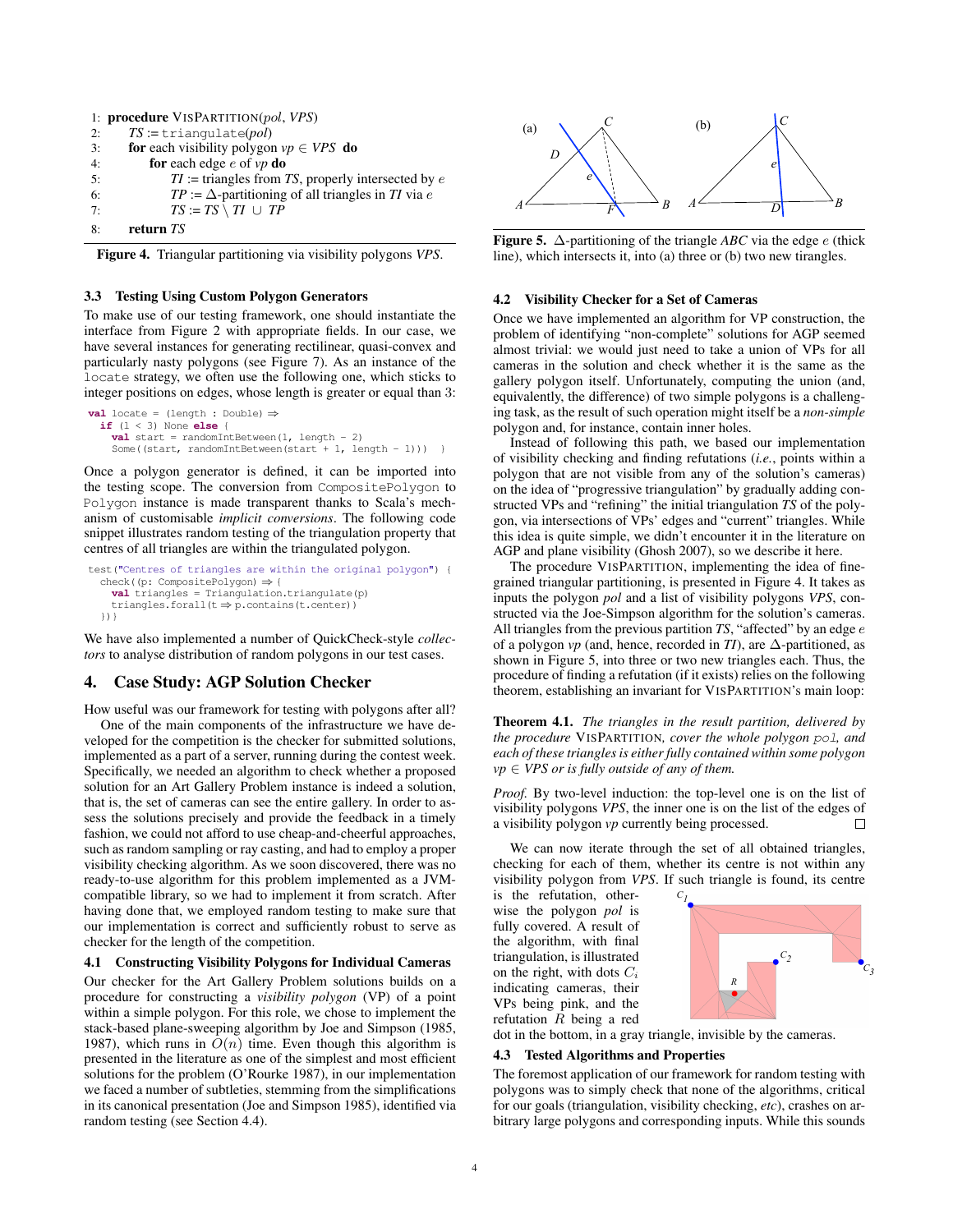

<span id="page-4-2"></span>Figure 6. Randomly generated polygon (a), 260 vertices, which exhibits the bug in Joe-Simpson visibility algorithm, and its trimmed version (b), 20 vertices, reproducing the failed test case.

like a trivial safety assertion, in the case of algorithms, such as the Joe-Simpson construction, we were surprised by the amount of possible subtle bugs that we initially missed and that immediately caused our implementation to crash on large non-trivial inputs.

Next, we employed randomised polygon generation for checking the following properties of our project's main algorithms:

# 1. Triangulation of a polygon of size  $n$ :

- (a) centre of each triangle lies within a polygon;
- (b) triangulation generates  $n 2$  (possibly degenerate) triangles;
- 2. [Joe and Simpson](#page-6-15) [\(1985\)](#page-6-15) algorithm for visibility polygons (VPs):
	- (a) a vertex of a VP is also within the original polygon;
	- (b) a middle point of a VP's edge is within the original polygon;
	- (c) a random point *within* a VP is indeed visible from its origin;

#### 3. Triangulation-based set visibility checker (Section [4.2\)](#page-3-3):

(a) a refutation (if it exists) is within the original polygon;

(b) a refutation for a set of cameras is not within any of their VPs;

## 4. Basic algorithm for solving AGP by [Fisk](#page-6-18) [\(1978\)](#page-6-18):

- (a) delivers a solution of size within Chvátal's boundary  $\lfloor \frac{n}{3} \rfloor$ ;
- (b) the visibility checker finds no refutations for its result.

While this list might be incomplete, it was sufficient to reveal a number of problems, which all were fixed, so our final implementation was robust enough to fulfill its purpose (see Section [5\)](#page-4-0).

#### <span id="page-4-1"></span>4.4 Discovered Bugs

The Joe-Simpson algorithm was by far the most sophisticated part of our geometric development. The vast majority of the problems discovered with our implementation originated from inaccurate treatment of results of floating-point computations. Not entirely surprisingly, not only equalities should have been replaced by  $\varepsilon$ equivalences (which is a standard practice for floating points), but also some of the inequalities (including *strict* ones, appearing when comparing radial angles of two positions of a plane-sweeping ray) had to be treated not precisely, but modulo a selected  $\varepsilon$ .

Perhaps, more surprisingly, several bugs were discovered *in the algorithm* of [Joe and Simpson](#page-6-15) [\(1985\)](#page-6-15) *itself*.

The first problem was a result of an erroneous notation, chosen in the paper [\(Joe and Simpson](#page-6-15) [1985\)](#page-6-15) to unify two cases of a camera position in a polygon: *on the boundary* (i) and in *its proper interior* (ii). In the former case, a specific treatment should be given, in fact, only to the situation when the camera is located in the polygon's *vertex*. If it's on an *edge*, but not in a vertex, it should be treated in the same way as in the case (ii). Following the policy (i) in this case (as suggested by the authors) leads to errors for some polygons.

The next bug is almost trivial. The algorithm is formulated as iteration over vertices of the gallery polygon, but an important side condition was omitted in one of the cases, leading to an *index-outof-range* error for specific configurations of angles between edges. The fix was easy: just add the necessary boundary check.

The last problem is the most subtle and occurred only in situations when several vertices of the polygon were aligned on a line of sight of a specific camera, with some of them visible and some others hidden. This has been discovered on large rectilinear polygons via the property test 2(b) from Section [4.3.](#page-3-4) An example is shown in Figure [6\(](#page-4-2)a), where cameras are put in every vertex of the polygon. Thanks to the shrinking strategy, the testcase has been minimised down to a polygon of size 20 (Figure [6\(](#page-4-2)b)), used to locate the problem in the algorithm. In this particular case, the problem is caused by the three vertices, with the ray origin being the rightmost bottommost one. As a fix, we added the corresponding distance check to the plane-sweeping algorithm [\(Joe and Simpson](#page-6-15) [1985\)](#page-6-15), so it would exclude aligned hidden vertices from consideration.

# <span id="page-4-0"></span>5. The Art Gallery Competition

While debugging and optimising individual geometric algorithms was fun, the ultimate goal of our project was to implement a working server to run the geometric programming contest. Having very limited time to develop the infrastructure, we made use of existing Scala–powered frameworks for the server-side programming.

#### 5.1 Implementing the Server

The server for checking solutions was implemented using *Spray*, [2](#page-4-3) a Scala-based open-source toolkit for building REST/HTTP-based applications using servlets. *Spray* comes with a lightweight embedded web-server and builds on top of Akka, a Scala-powered framework for concurrent applications, facilitating distributed request processing using actors [\(Haller and Odersky](#page-6-19) [2007\)](#page-6-19).

Since the participants of the competition were working in teams of four, we distributed the workload of checking submitted solutions by allocating a separate Akka actor for each team. We did not use any specific database backend for persistent storage, resorting instead to generating per-submission log files (backed up to the cloud), managed atomically and storing all data about submitted/accepted solutions as well as submission times. The front-end webpages with scoreboards were rendered dynamically from the stored submission data via Scala's native support for XML.

#### 5.2 Overall Implementation Effort

The server implementation for the competition is about 1500 LOC. The implementation of geometric primitives and procedures is 1450 LOC, and the random polygon testing framework is about 350 LOC. The work on the implementation was carried out in less than *one man-month*, starting from sketching the initial idea and including the planning of the competition, multiple discussions, playing with the random testing framework, engineering the problem sets and testing the server. Overall, we consider it to be a very

<span id="page-4-3"></span><sup>2</sup> <http://spray.io>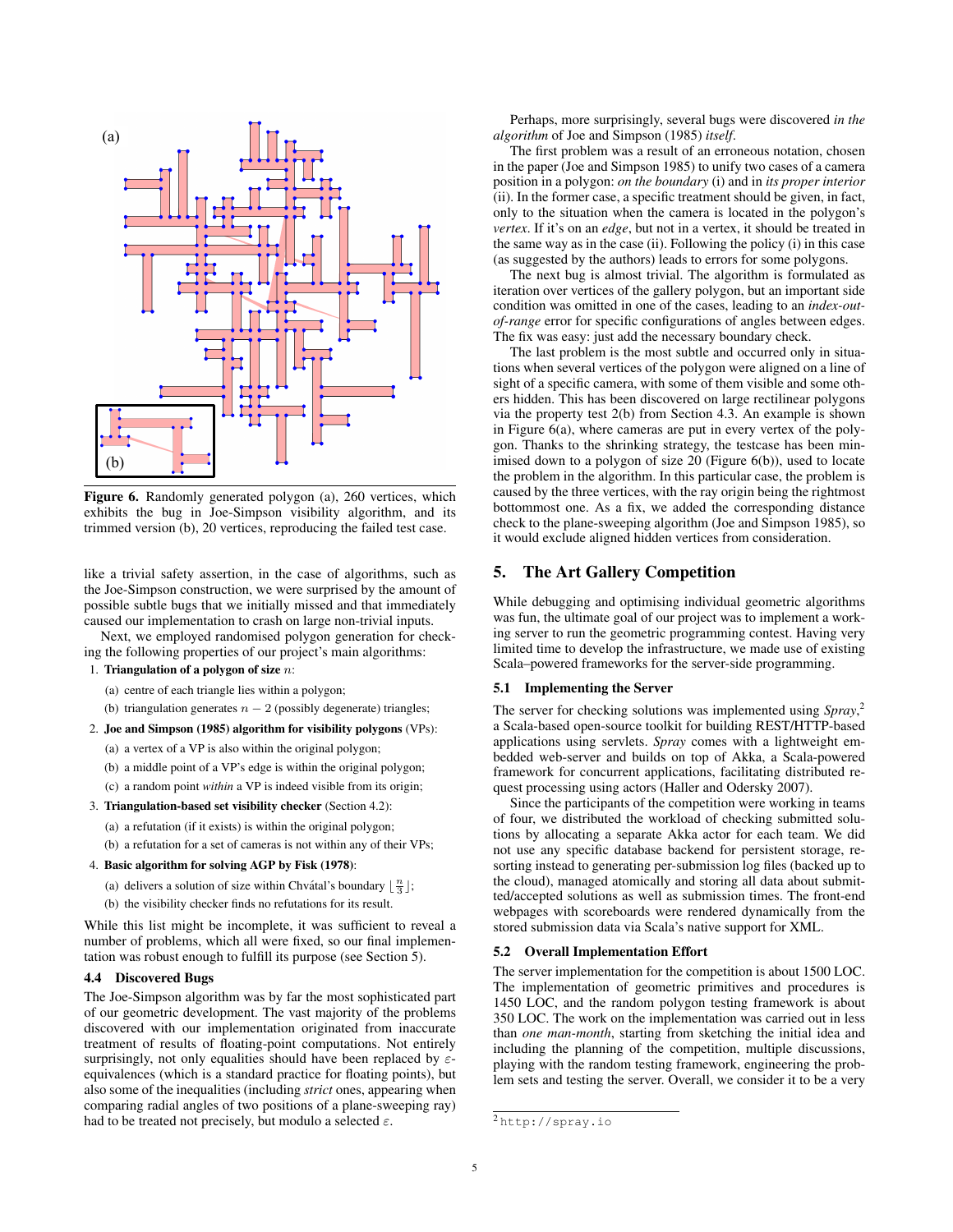

<span id="page-5-0"></span>Figure 7. One of the polygons from the competition (469 vertices), obtained by the PLA method using six primitives, including convex polygons, rectangles, decagons and "Chvátal's combs".

modest implementation effort for the problem, given that we had to implement the core logic for solution checking from scratch.

The low line counts and the overall small development time are a merit of Scala's rich library of collection combinators and implicit coercions, which reduced the amount of boilerplate code necessary for processing collections of heterogeneous data. Our implementation of the competition server, including the testing framework, is publicly available for downloads and experiments.<sup>[3](#page-5-1)</sup>

#### 5.3 Running the Competition

In order to generate a set of 30 challenging galleries for the competition, we employed the random polygon generating framework, described in Section [3.](#page-1-0) The sizes of problems ranged from a couple of dozen vertices to about 500. For instance, Figure [7](#page-5-0) features a large polygon, which was generated using rectangles, triangles, convex decagons, and "Chvátal's combs" as primitives.

94 second year CS students took part in the competition, working in groups, making it 24 separate teams. None of the participants had systematic exposure to geometric algorithms before, as they are not a part of the first or second-year curriculum. Each team has been given unique credentials for authentication and submitting their solutions. Teams were allowed to submit their batch solutions (encoded as ASCII text files) multiple times, improving their results. Overall, 2360 files with solutions were submitted and processed.

We ran our server on an Intel Xeon 2.67 GHz Linux machine with 4GB RAM. It was rejecting solutions for individual galleries (*i.e.*, sets of camera coordinates), which were larger than Chvátal's boundary  $\lfloor \frac{n}{3} \rfloor$ . Checking a complete batch of solutions of this size for all 30 galleries from the problem set was taking 1–3 minutes, depending on the current load, which was up to 10 simultaneous submissions. The server was running for the entire duration of the competition without crashing or noticeable slowdowns.

Since we didn't require to submit the code, the efficiency of the implementations was not of the teams' concern. As implementation languages, the students employed (in descending order of popularity) Python, Java, JavaScript, C, C#, C++ and MATLAB. While several teams tried to visualise the problems and find the optimal solutions "by hand" using the human intuition and visual inspec-

<span id="page-5-1"></span><sup>3</sup> <https://github.com/UCL-PPLV/geometry-testing>

tions, the majority of the participants started from implementing the textbook algorithm by [Fisk](#page-6-18) [\(1978\)](#page-6-18), delivering a solution within Chvátal's boundary. Many teams then implemented a conservative or imprecise visibility checker, and used "greedy" algorithms in order to optimise their solution by throwing away some of the cameras and checking whether the remaining ones still cover the whole gallery. Some other teams tried to use the server for the same purpose, as an oracle, "querying" it manually and receiving the results by e-mail, although, without much success. We were pleasantly surprised by one team's discovery of the recent result (which we were not aware of), reducing AGP to the Set Cover Problem (SCP) [\(To](#page-6-20)[zoni et al.](#page-6-20) [2013\)](#page-6-20), which they solved using Integer Linear Programming techniques. As the result, the team obtained optimal solutions for almost all of the problems from our set, beating other top-ranked teams, whose best solutions were, as we suspect, hand-crafted.

## 6. Discussion and Lessons Learned

We now summarise the lessons we learned from the project.

*Our background and development structure* When this project started, all of us had experience with functional programming in Haskell, OCaml and Scala, but none of us had expertise in computational geometry beyond the contents of the standard textbook [\(de](#page-6-0) [Berg et al.](#page-6-0) [2008\)](#page-6-0). Neither did we have a lot of experience with randomised testing, Spray or Akka. Deciding to use Scala was, thus, a venture, which turned out to be the right choice for our purposes, as our priorities were more towards the speed of development and robustness, than efficiency of the final artefact.

The idea to use QuickCheck-style random testing was not pursued from the beginning, but only occurred to us, once the sizes of unit tests we had to write to exercise hypotheses about potential problems, went beyond 30 vertices in a polygon. The necessity to implement a shrinking strategy came even later from the fact that debugging an algorithm on a 200-vertices polygon is unpleasant.

*Using alternative implementations* An alternative solution was, indeed, to use a well-established state-of-the-art library of computational geometry algorithms, *i.e.*, CGAL.<sup>[4](#page-5-2)</sup> However, doing so would require us to give up the opportunity of using the functional programming benefits outlined in Section [2.](#page-0-0) It would also force us to stick with C++ as an implementation language, or, alternatively, sacrifice the uniformity of the core logic/server implementation.

At the very late stages of our development, right before the beginning of the competition, we have asked a colleague, who had previous experience with CGAL, to test our server by engineering solution candidates and uploading them for checking. The colleague immediately implemented the approach with random camera generation within a polygon, followed by subsequent construction of its VP (using the Joe-Simpson algorithm, which was recently implemented in CGAL [\(Bungiu et al.](#page-6-21) [2014\)](#page-6-21)) and taking the union of VPs for all generated cameras. To our surprise, CGAL didn't sustain this stress-testing, when being used with doubleprecision floating points, and its VP construction implementation crashed on several inputs from our set (one of them being of size 338). We contacted the authors, to which they responded pointing out the CGAL visibility algorithm implementation indeed does not work correctly with kernels for imprecise (*i.e.*, floating-point) arithmetic. That is, in order to work correctly, it requires the *exact* kernel [\(Yap](#page-6-22) [1997\)](#page-6-22), leading to noticeable execution slowdowns.

We have also investigated existing alternative approaches to generate random orthogonal polygons (Tomás and Bajuelos [2004\)](#page-6-23), but could not adopt them, as they (a) didn't generalise easily to arbitrary shapes with specific "features" and (b) didn't provide a natural way of implementing a shrinking strategy.

<span id="page-5-2"></span><sup>4</sup> <http://www.cgal.org>